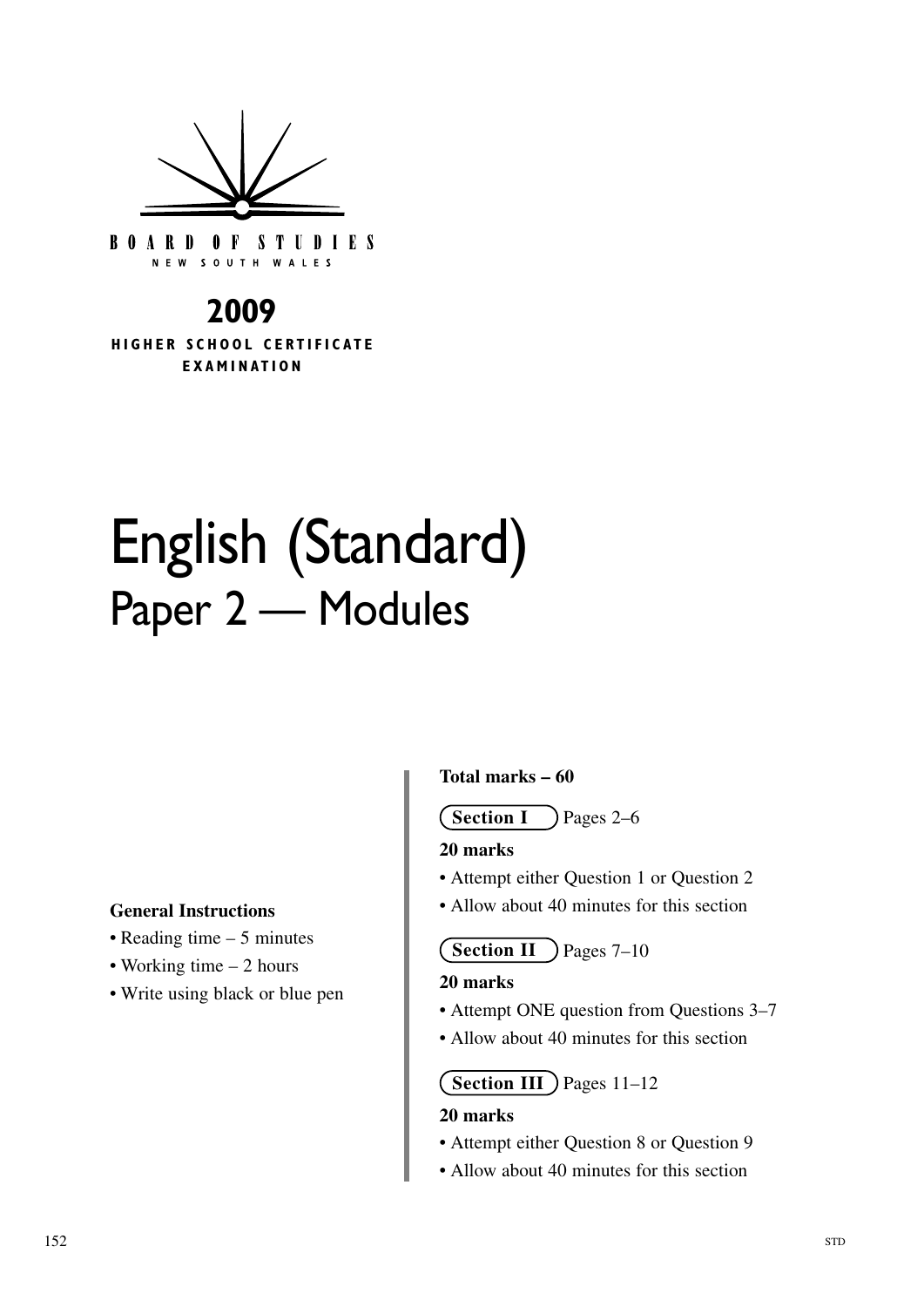# **Section I — Module A: Experience Through Language**

#### **20 marks Attempt either Question 1 or Question 2 Allow about 40 minutes for this section**

Answer the question in a writing booklet. Extra writing booklets are available.

In your answer you will be assessed on how well you:

- demonstrate understanding of how distinctive voices or the distinctively visual are created in texts
- demonstrate understanding of the meanings shaped through distinctive voices or the distinctively visual
- organise, develop and express your ideas using language appropriate to audience, purpose and form

#### **Question 1 — Elective 1: Distinctive Voices** (20 marks)

#### (a) **Prose Fiction – Marele Day,** *The Life and Crimes of Harry Lavender*

Discuss the ways distinctive voices communicate distinctive experiences in *The Life and Crimes of Harry Lavender* and ONE other related text of your own choosing.

# **OR**

#### (b) **Drama – George Bernard Shaw,** *Pygmalion*

Discuss the ways distinctive voices communicate distinctive experiences in *Pygmalion*  and ONE other related text of your own choosing.

#### **OR**

#### **Question 1 continues on page 3**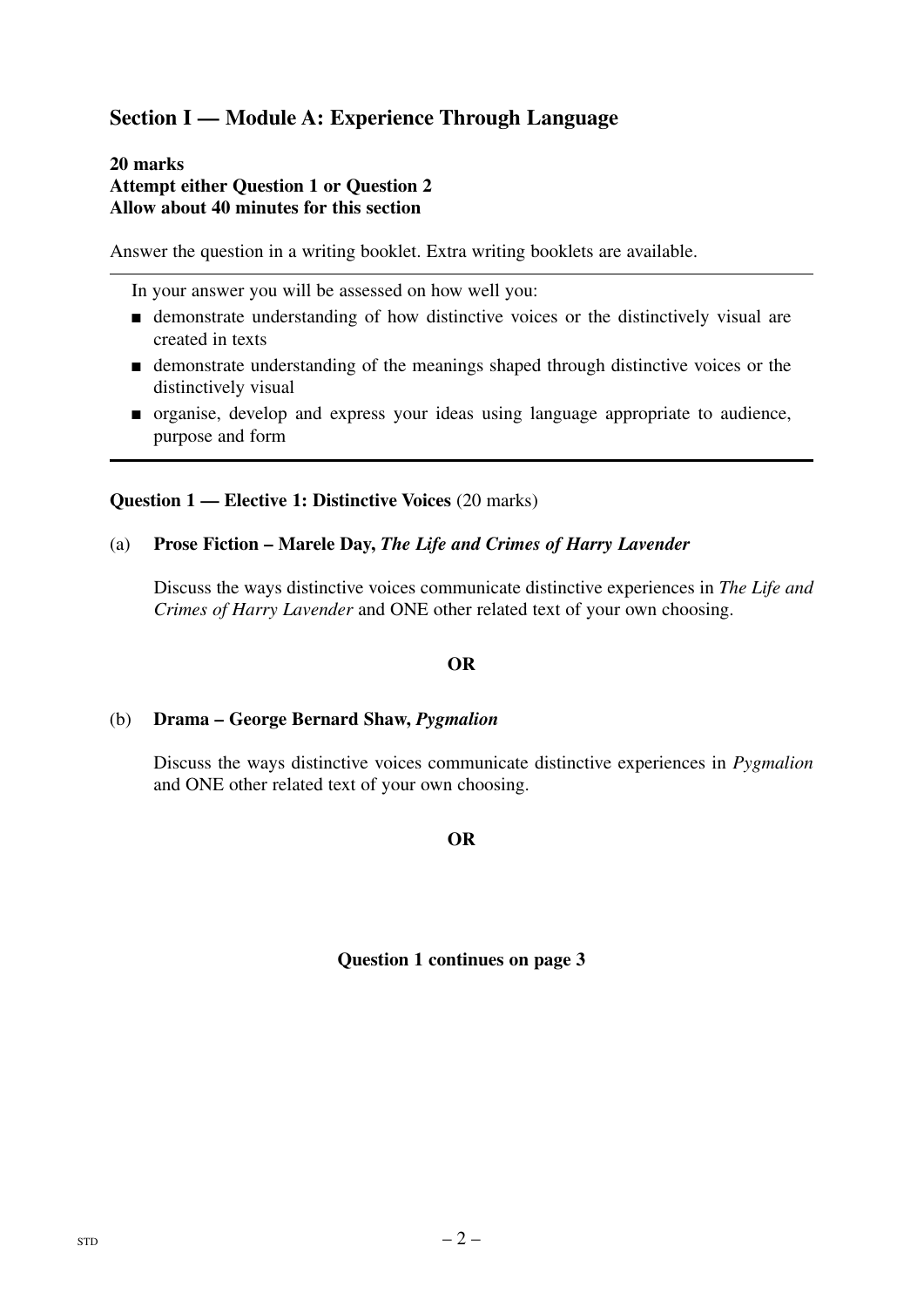Question 1 (continued)

#### (c) **Poetry**

(i) Joanne Burns, *On a Clear Day* 

Discuss the ways distinctive voices communicate distinctive experiences in at least TWO of Burns' poems set for study and ONE other related text of your own choosing.

The prescribed poems are:

- – Joanne Burns, *On a Clear Day* 
	- \* *on a clear day*
	- \* *public places*
	- \* *echo*
	- \* *australia*
	- \* *kindling*

#### **OR**

(ii) A B Paterson, *The Penguin Banjo Paterson Collected Verse* 

Discuss the ways distinctive voices communicate distinctive experiences in at least TWO of Paterson's poems set for study and ONE other related text of your own choosing.

The prescribed poems are:

- – A B Paterson, *The Penguin Banjo Paterson Collected Verse* 
	- \* *A Bush Christening*
	- \* *Clancy of the Overflow*
	- \* *Mulga Bill's Bicycle*
	- \* *Saltbush Bill, JP*
	- \* *In Defense of the Bush*
	- \* *Old Pardon, the Son of Reprieve*

#### **OR**

#### **Question 1 continues on page 4**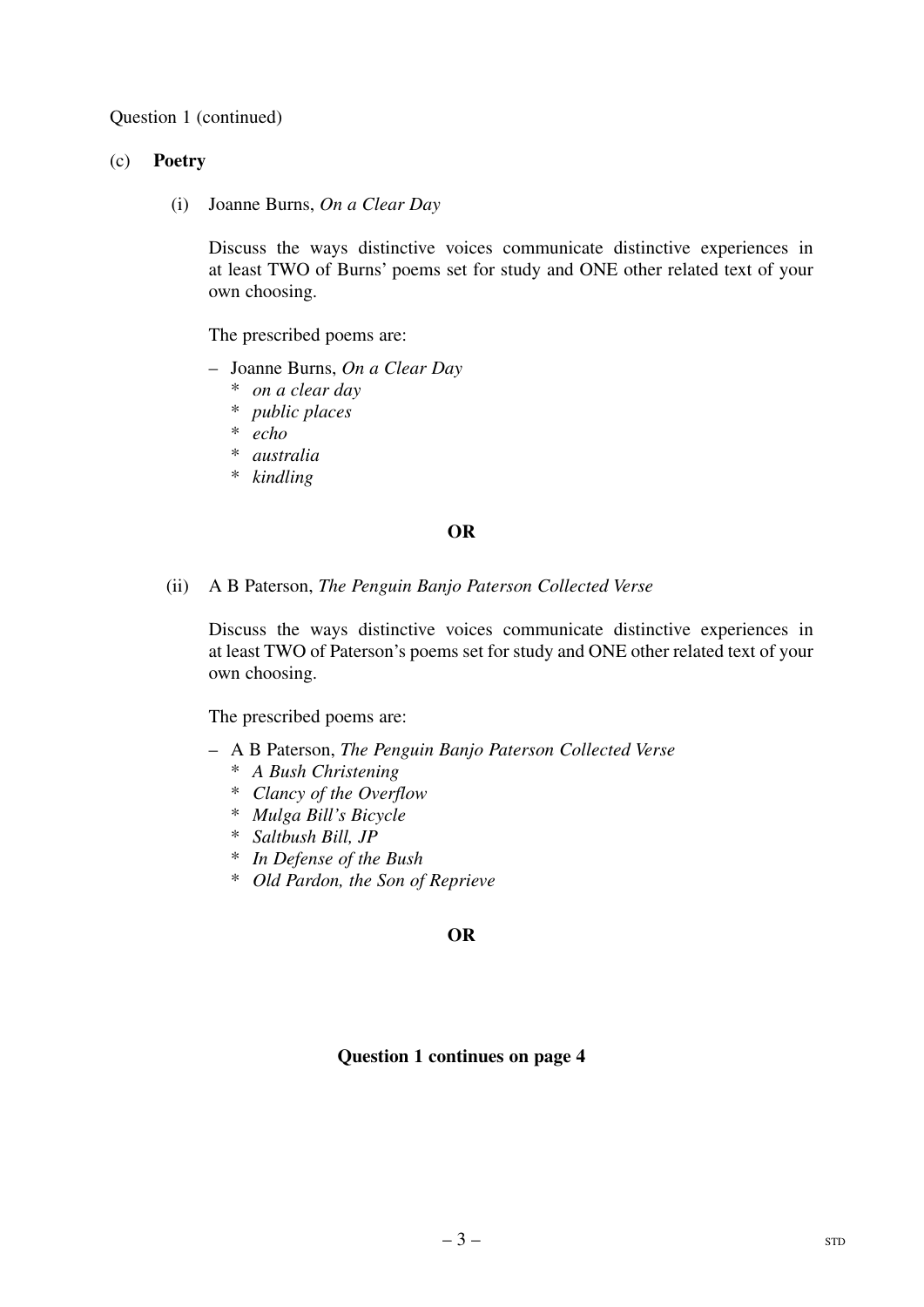- demonstrate understanding of how distinctive voices or the distinctively visual are created in texts
- demonstrate understanding of the meanings shaped through distinctive voices or the distinctively visual
- organise, develop and express your ideas using language appropriate to audience, purpose and form

Question 1 (continued)

# (d) **Nonfiction – Speeches**

Discuss the ways distinctive voices communicate distinctive experiences in at least TWO speeches set for study and ONE other related text of your own choosing.

The prescribed speeches are:

- \* Martin Luther King *I Have a Dream*, 1963
- \* Severn Cullis-Suzuki *Address to the Plenary Session at the Earth Summit Rio Centro, Brazil*, 1992
- \* John F Kennedy *Inaugural Address*, 1961
- \* Jessie Street *Is It to be Back to the Kitchen?*, 1944
- \* Earl Spencer *Eulogy for Princess Diana*, 1997
- \* Indira Gandhi *True Liberation of Women*, 1980

# **End of Question 1**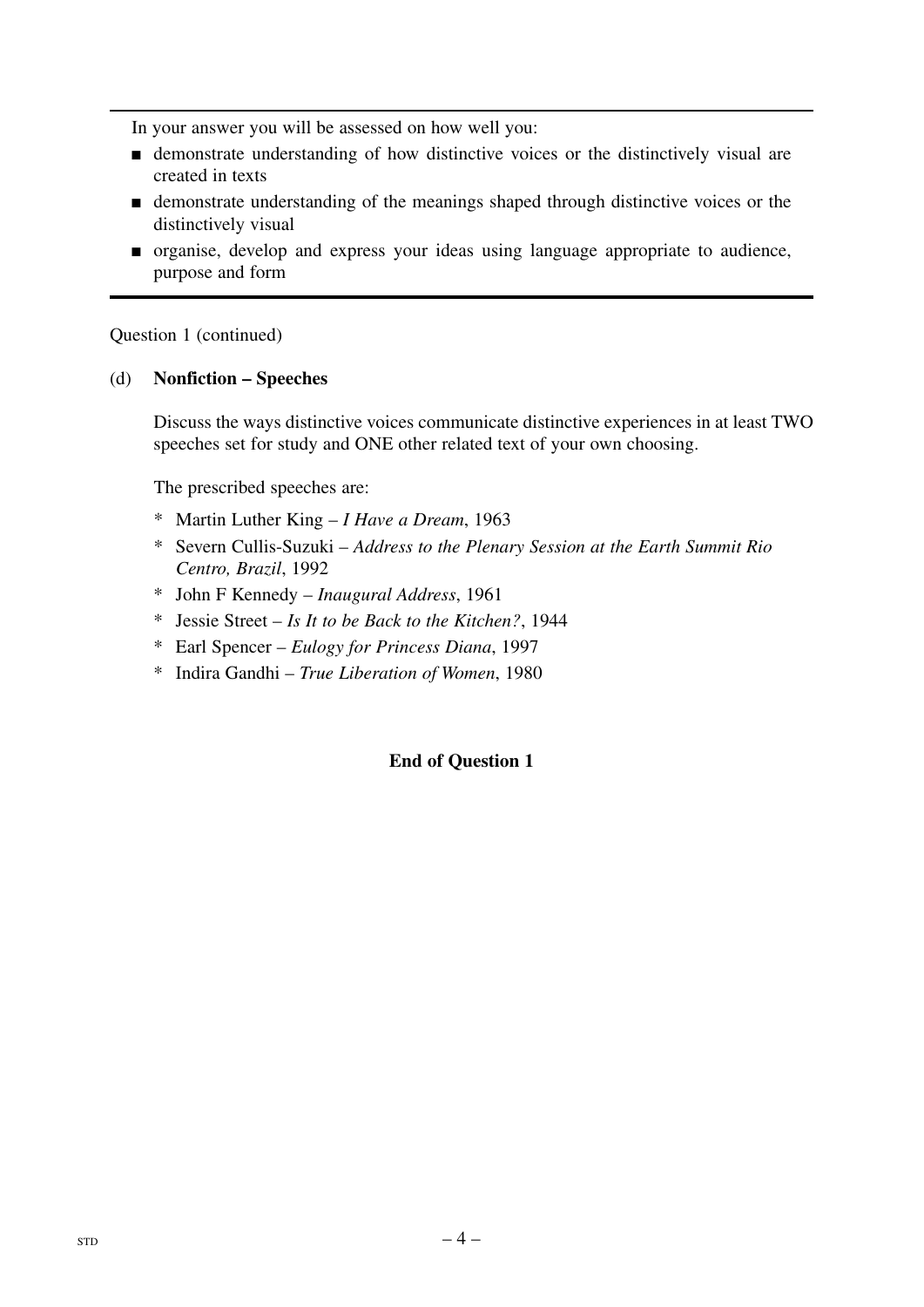#### **Question 2 — Elective 2: Distinctively Visual (20 marks)**

#### (a) **Prose Fiction – Henry Lawson,** *The Penguin Henry Lawson Short Stories*

Discuss how the distinctively visual conveys distinctive experiences in at least TWO of Lawson's short stories set for study and ONE other related text of your own choosing.

The prescribed texts are:

- \* *The Drover's Wife*
- \* *In a Dry Season*
- \* *The Loaded Dog*
- \* *Joe Wilson's Courtship*

#### **OR**

#### (b) **Prose Fiction – Peter Goldsworthy,** *Maestro*

Discuss how the distinctively visual conveys distinctive experiences in *Maestro* and ONE other related text of your own choosing.

#### **OR**

#### (c) **Drama – John Misto,** *The Shoe-Horn Sonata*

Discuss how the distinctively visual conveys distinctive experiences in *The Shoe-Horn Sonata* and ONE other related text of your own choosing.

#### **OR**

**Question 2 continues on page 6**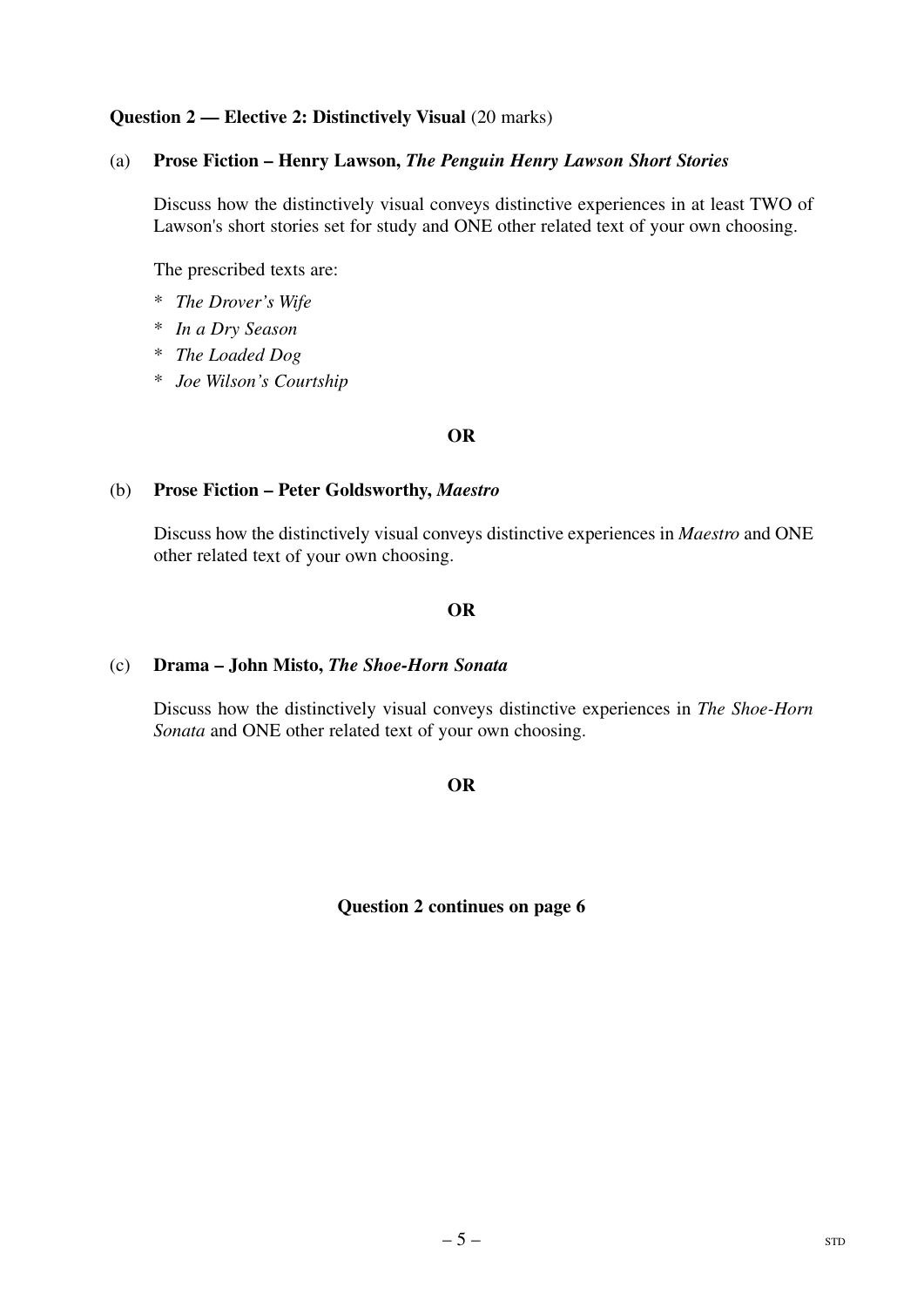- demonstrate understanding of how distinctive voices or the distinctively visual are created in texts
- demonstrate understanding of the meanings shaped through distinctive voices or the distinctively visual
- organise, develop and express your ideas using language appropriate to audience, purpose and form

Question 2 (continued)

#### (d) **Poetry – Douglas Stewart,** *Selected Poems*

Discuss how the distinctively visual conveys distinctive experiences in at least TWO of Stewart's poems set for study and ONE other related text of your own choosing.

The prescribed poems are:

- \* *Lady Feeding the Cats*
- \* *Wombat*
- \* *The Snow-Gum*
- \* *Nesting Time*
- \* *The Moths*
- \* *The Fireflies*
- \* *Waterlily*
- \* *Cave Painting*

#### **OR**

#### (e) **Film – Tom Tykwer,** *Run Lola Run*

Discuss how the distinctively visual conveys distinctive experiences in *Run Lola Run* and ONE other related text of your own choosing.

#### **OR**

#### (f) **Media** – **Deb Cox,** *Seachange*

Discuss how the distinctively visual conveys distinctive experiences in at least TWO episodes of *Seachange* set for study and ONE other related text of your own choosing.

The prescribed episodes are:

Series 2: *Playing With Fire Not Such Great Expectations Manna From Heaven Law and Order* 

#### **End of Question 2**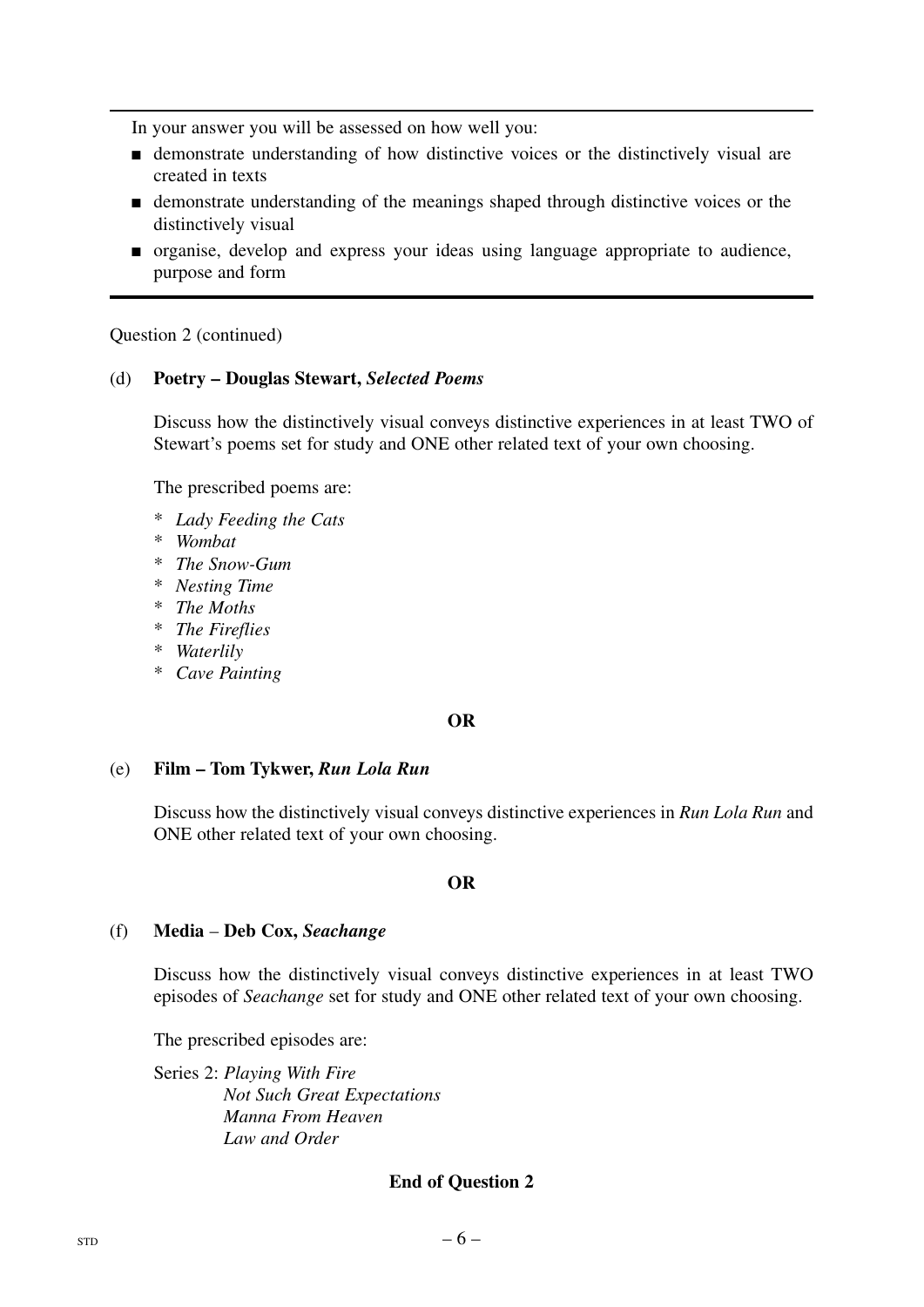# **Section II — Module B: Close Study of Text**

#### **20 marks Attempt ONE question from Questions 3–7 Allow about 40 minutes for this section**

Answer the question in a SEPARATE writing booklet. Extra writing booklets are available.

In your answer you will be assessed on how well you:

- demonstrate understanding of a text's distinctive qualities and how these shape meaning
- organise, develop and express ideas using language appropriate to audience, purpose and form

#### **Question 3 — Prose Fiction** (20 marks)

(a) Mark Haddon, *The Curious Incident of the Dog in the Night-time* 

*The Curious Incident of the Dog in the Night-time* is shaped by the decisions of significant characters.

Select ONE significant character in the novel and explore the impact of their choices and actions.

#### **OR**

(b) Jane Yolen, *Briar Rose* 

*Briar Rose* is shaped by the decisions of significant characters.

Select ONE significant character in the novel and explore the impact of their choices and actions.

#### **OR**

(c) David Malouf, *Fly Away Peter* 

*Fly Away Peter* is shaped by the decisions of significant characters.

Select ONE significant character in the novel and explore the impact of their choices and actions.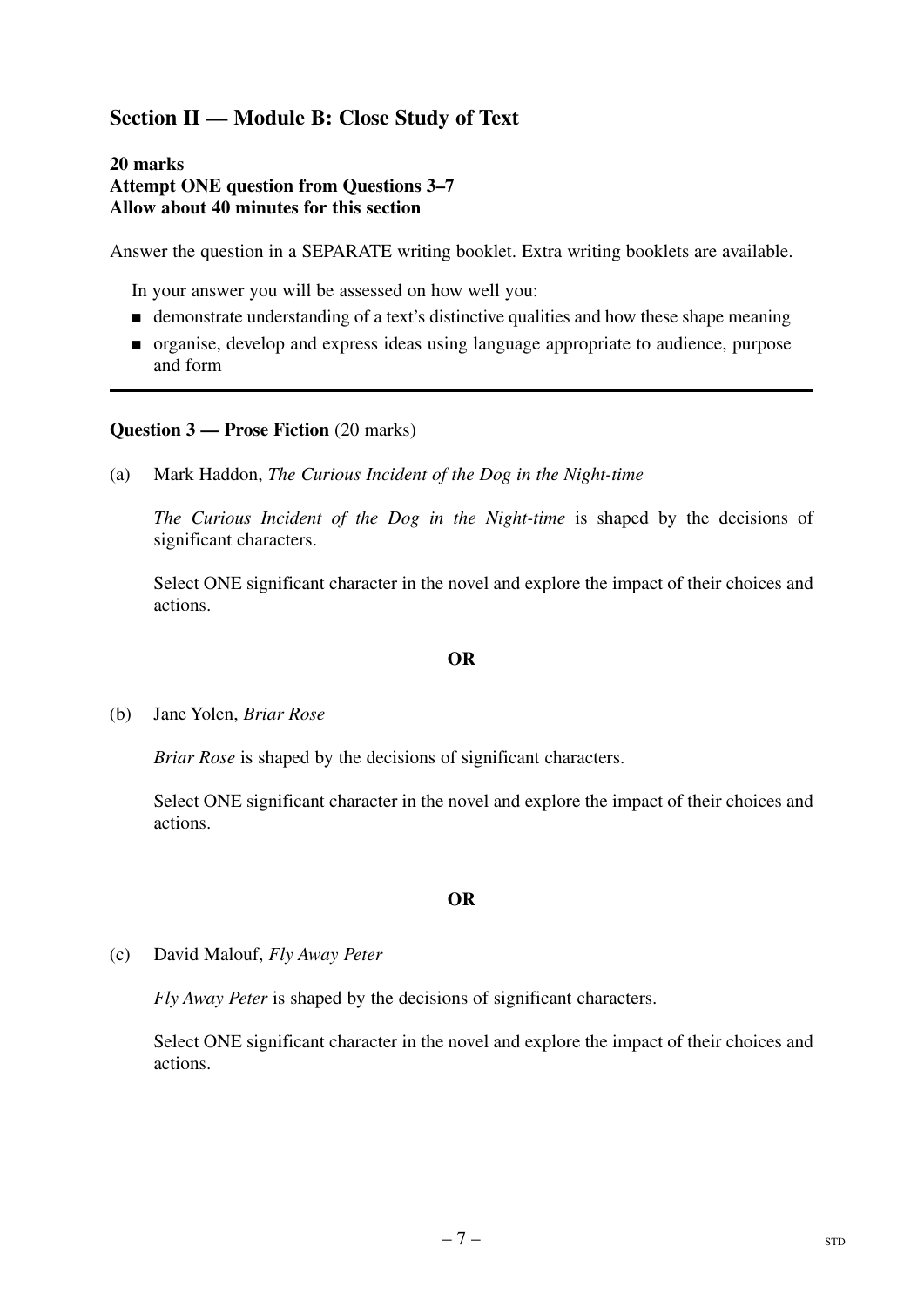- demonstrate understanding of a text's distinctive qualities and how these shape meaning
- organise, develop and express ideas using language appropriate to audience, purpose and form

#### **Question 4 — Drama** (20 marks)

(a) Louis Nowra, *Così* 

*Così* is shaped by the decisions of significant characters.

Select ONE significant character in the play and explore the impact of their choices and actions.

# **OR**

(b) William Shakespeare, *The Merchant of Venice* 

*The Merchant of Venice* is shaped by the decisions of significant characters.

Select ONE significant character in the play and explore the impact of their choices and actions.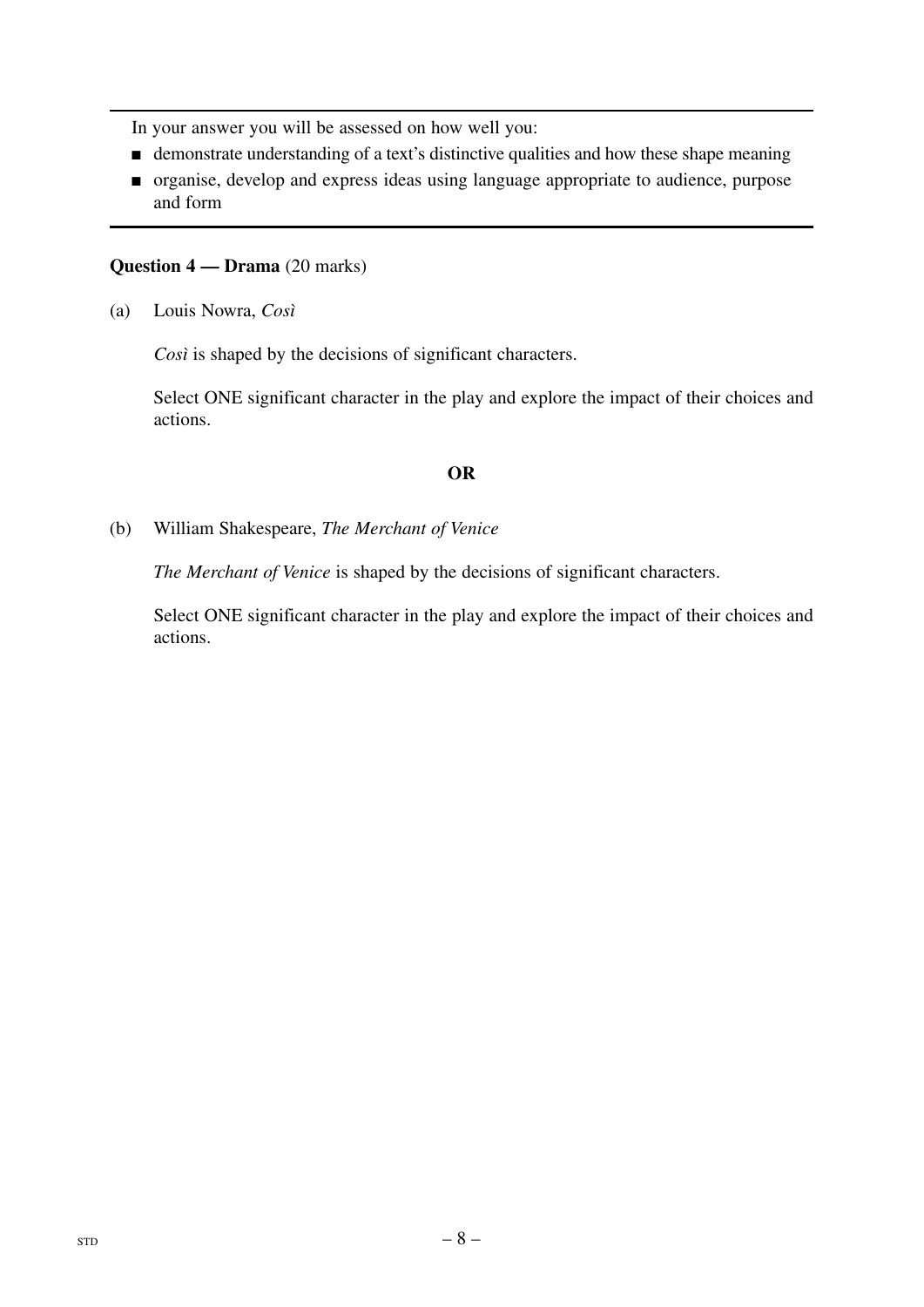# **Question 5 — Poetry** (20 marks)

(a) Wilfred Owen, *War Poems and Others* 

Wilfred Owen's poetry is shaped by an intense focus on extraordinary human experiences.

Select TWO poems set for study and explore Owen's portrayal of suffering and pity.

The prescribed poems are:

- Wilfred Owen, *War Poems and Others* 
	- \* *The Parable of the Old Man and the Young*
	- \* *Anthem for Doomed Youth*
	- \* *Dulce Et Decorum Est Pro Patria Mori*
	- \* *Futility*
	- \* *Disabled*
	- \* *Mental Cases*

#### **OR**

(b) Judith Wright, *Collected Poems 1942–1985* 

Judith Wright's poetry is shaped by an intense focus on the enduring Australian landscape.

Select TWO poems set for study and explore Wright's portrayal of time and change.

The prescribed poems are:

- Judith Wright, *Collected Poems 1942–1985* 
	- \* *South of my Days*
	- \* *Train Journey*
	- \* *Flame Tree in a Quarry*
	- \* *For Precision*
	- \* *Request to a Year*
	- \* *Platypus*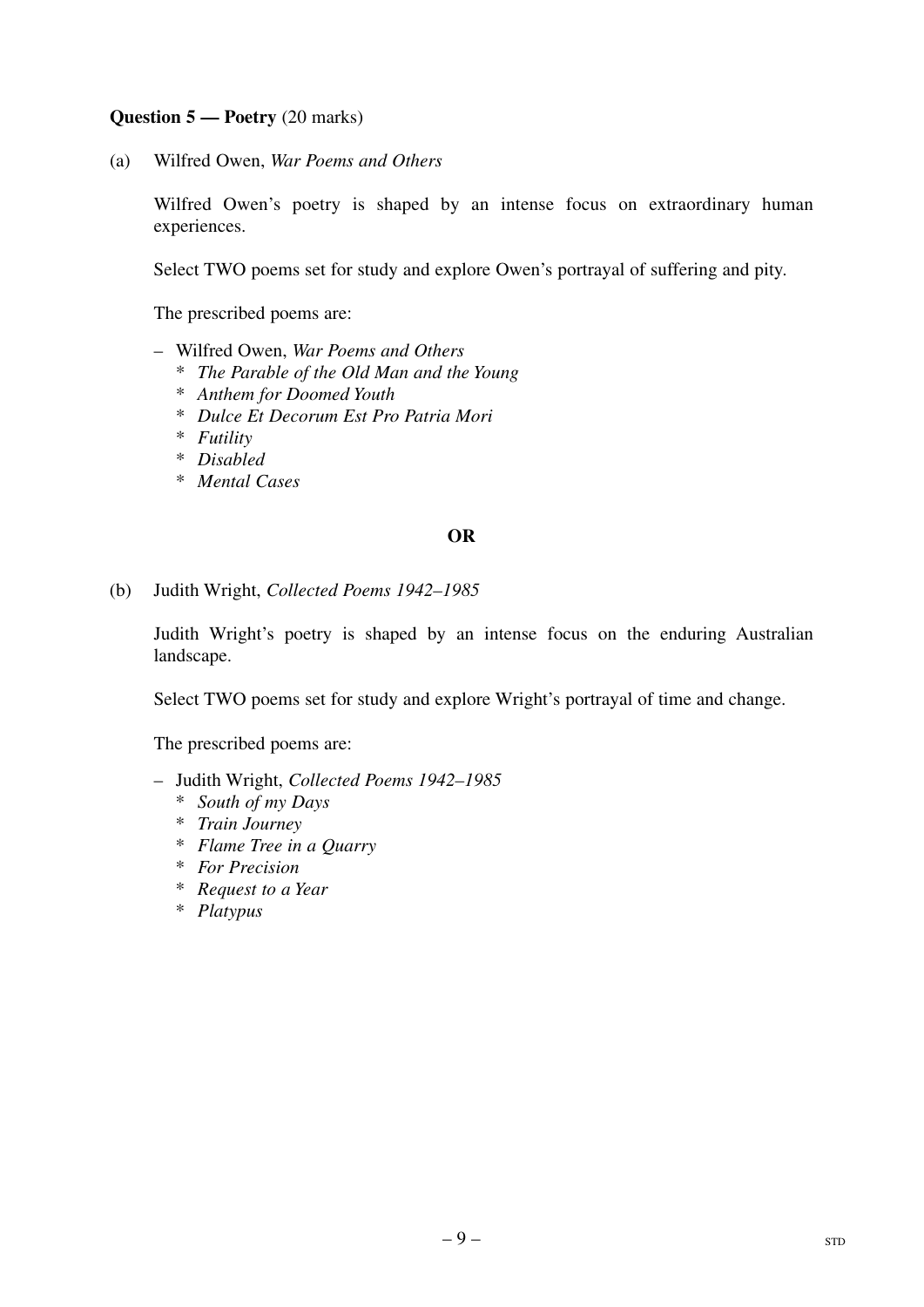- demonstrate understanding of a text's distinctive qualities and how these shape meaning
- organise, develop and express ideas using language appropriate to audience, purpose and form

# **Question 6 — Nonfiction – Jon Krakauer,** *Into The Wild* (20 marks)

*Into the Wild* is shaped by the decisions of significant characters.

Select ONE significant character in the text and explore the impact of their choices and actions.

# **Question 7 — Film – Peter Weir,** *Witness* (20 marks)

*Witness* is shaped by the decisions of significant characters.

Select ONE significant character in the film and explore the impact of their choices and actions.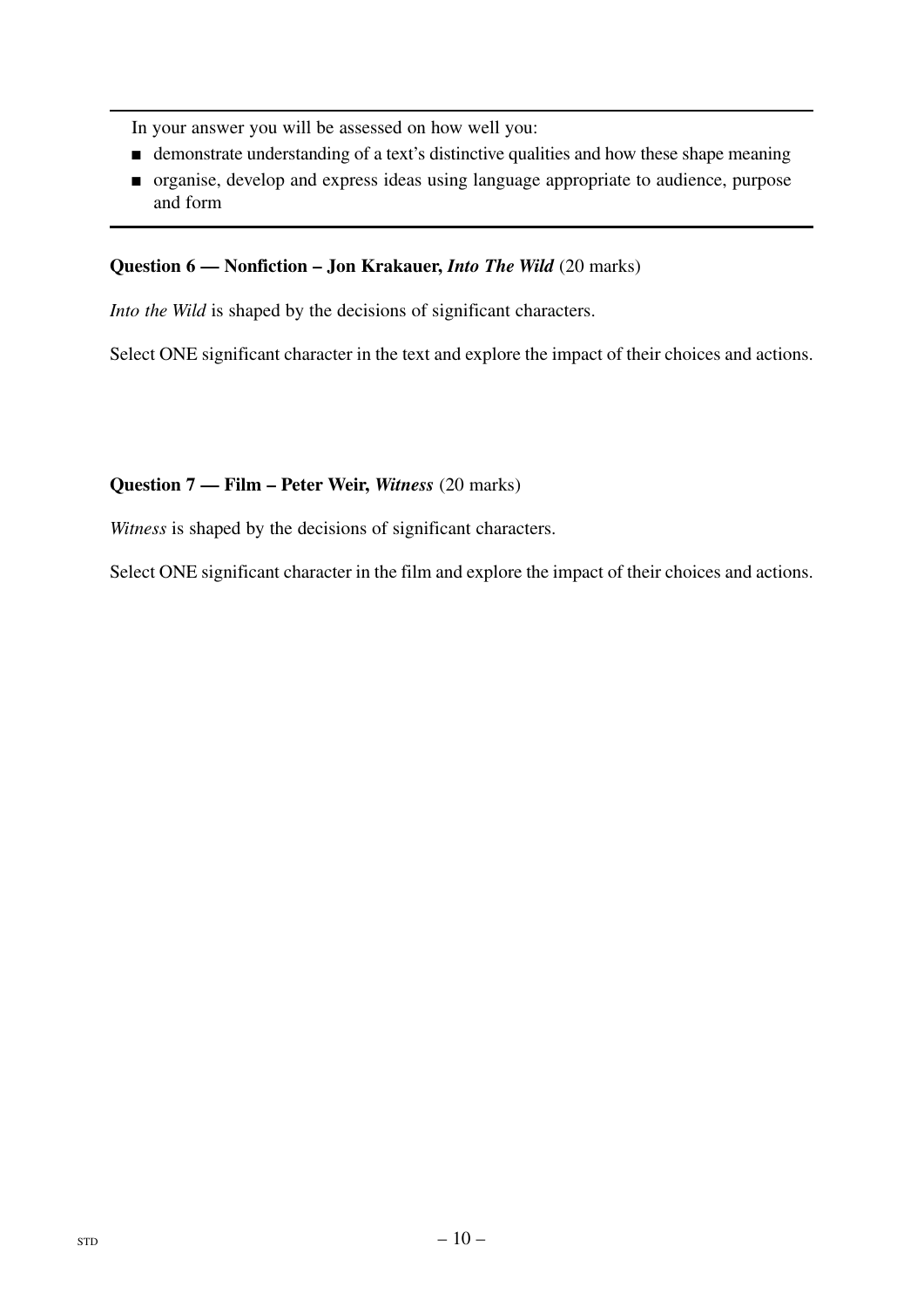# **Section III — Module C: Texts and Society**

#### **20 marks Attempt either Question 8 or Question 9 Allow about 40 minutes for this section**

Answer the question in a SEPARATE writing booklet. Extra writing booklets are available.

In your answer you will be assessed on how well you:

- demonstrate understanding of the ways texts and meaning are shaped by context
- organise, develop and express ideas using language appropriate to audience, purpose, context and form

#### **Question 8 — Elective 1: The Global Village** (20 marks)

Individuals living in a global context may encounter obstacles, but may also gain significant rewards.

Do you agree with this perspective?

In your response, refer to your prescribed text and at least ONE other related text of your own choosing.

The prescribed texts are:

- • **Prose Fiction**  Christopher Koch, *The Year of Living Dangerously*
- • **Drama**  Nick Enright, *A Man with Five Children*
- • **Film**  Rob Sitch, *The Castle*
- • **Multimedia**  Wikimedia, *Wikipedia The Free Encyclopedia* 
	- \* Welcome page
	- \* Main portal
	- \* Community portal
	- \* Information
	- \* Wikimedia
	- \* Wiki community
	- \* How to edit a page
	- \* Help

#### **Please turn over**